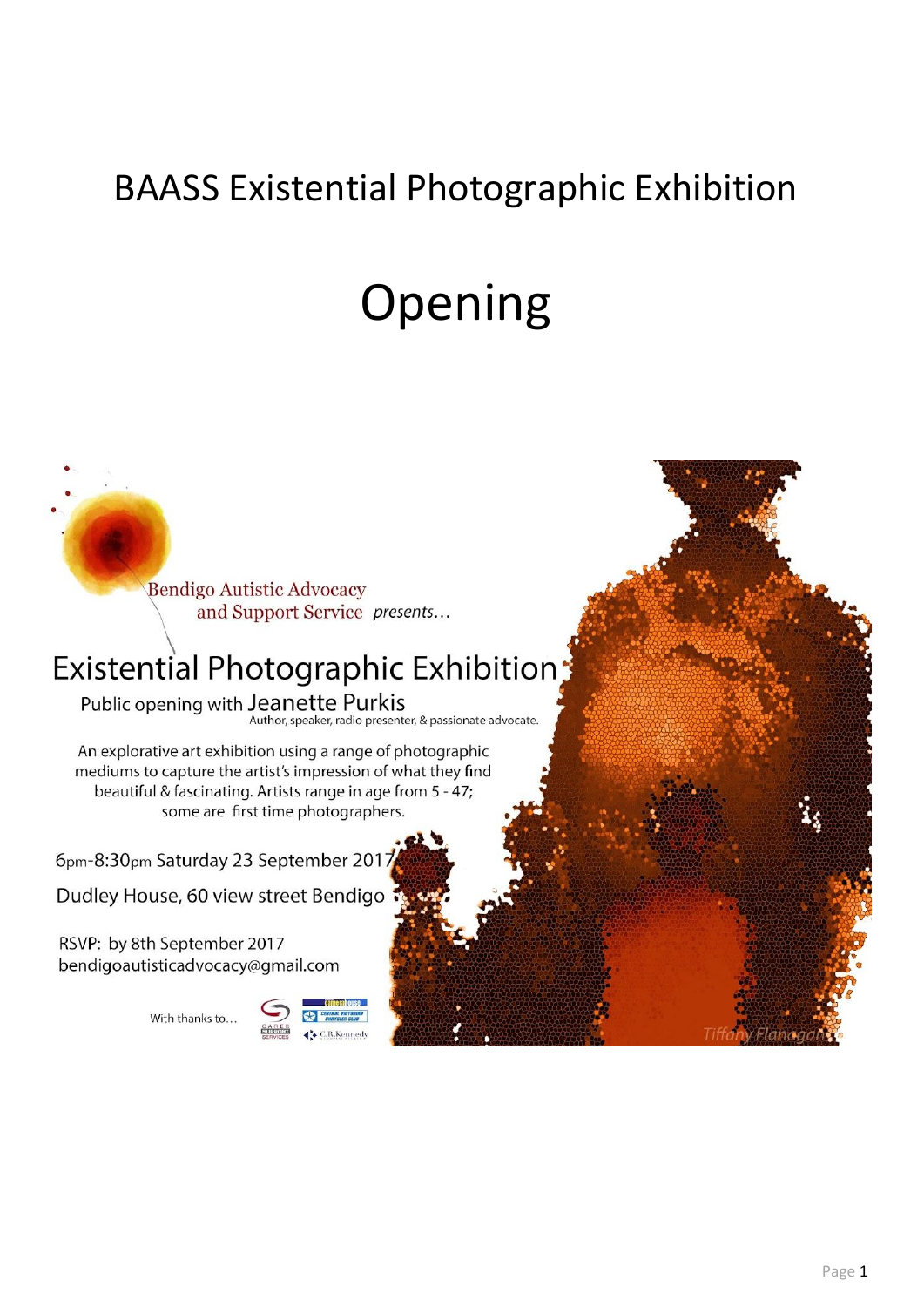Bendigo Autistic Advocacy and Support Service (BAASS) is having an exhibition!



An exhibition is when there are pieces of art or other interesting things together. People can visit and look at them.



The BAASS exhibition will have photographs. They will all look different.

Some might not look like photos you have seen before.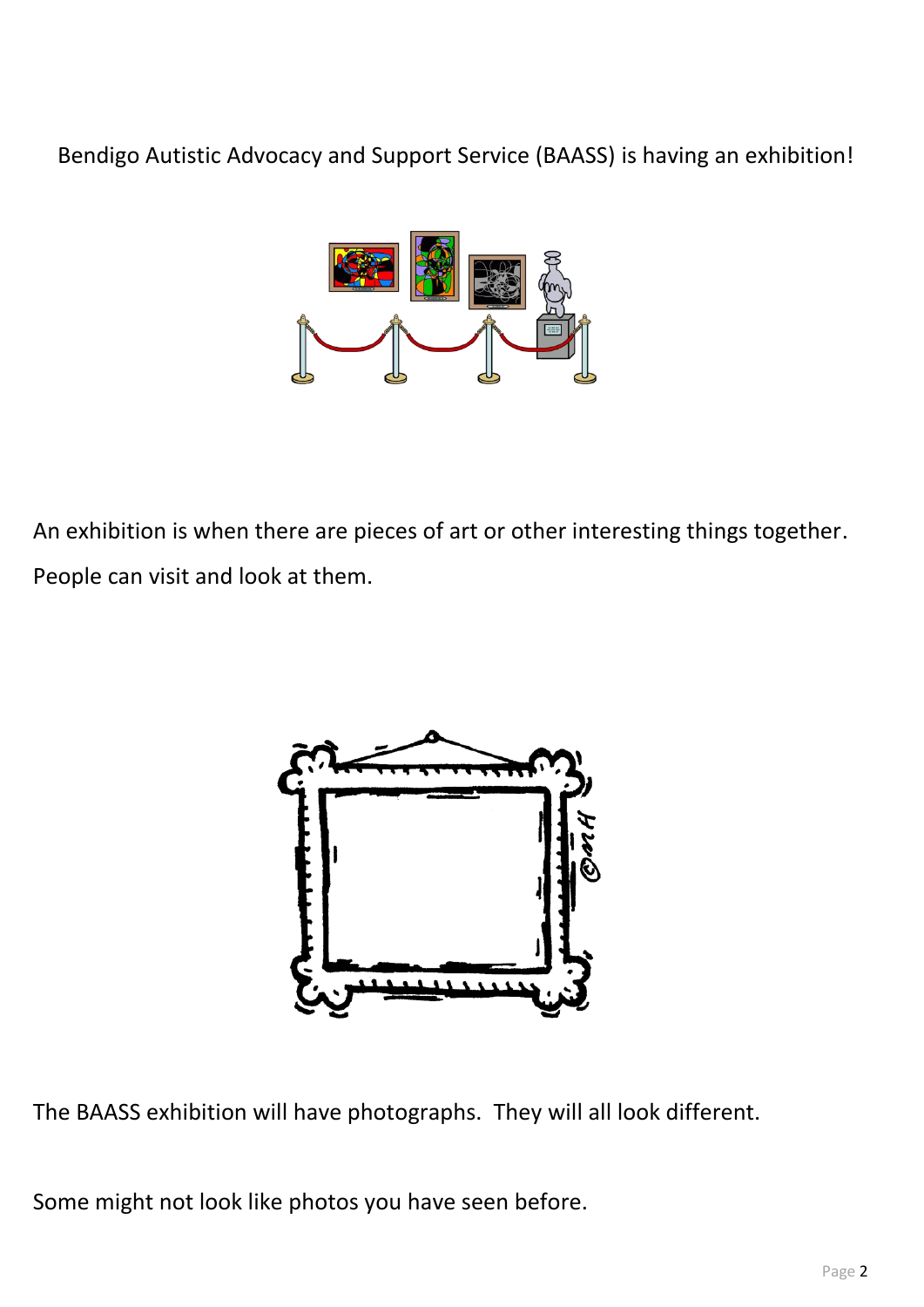Lots of people have taken photos for this exhibition.

You might have some photos in the exhibition!



People have taken photos with disposable cameras, smartphones, ipads and other ways.

Taking photos is art.



We call you an **artist** if you have a photo in the exhibition.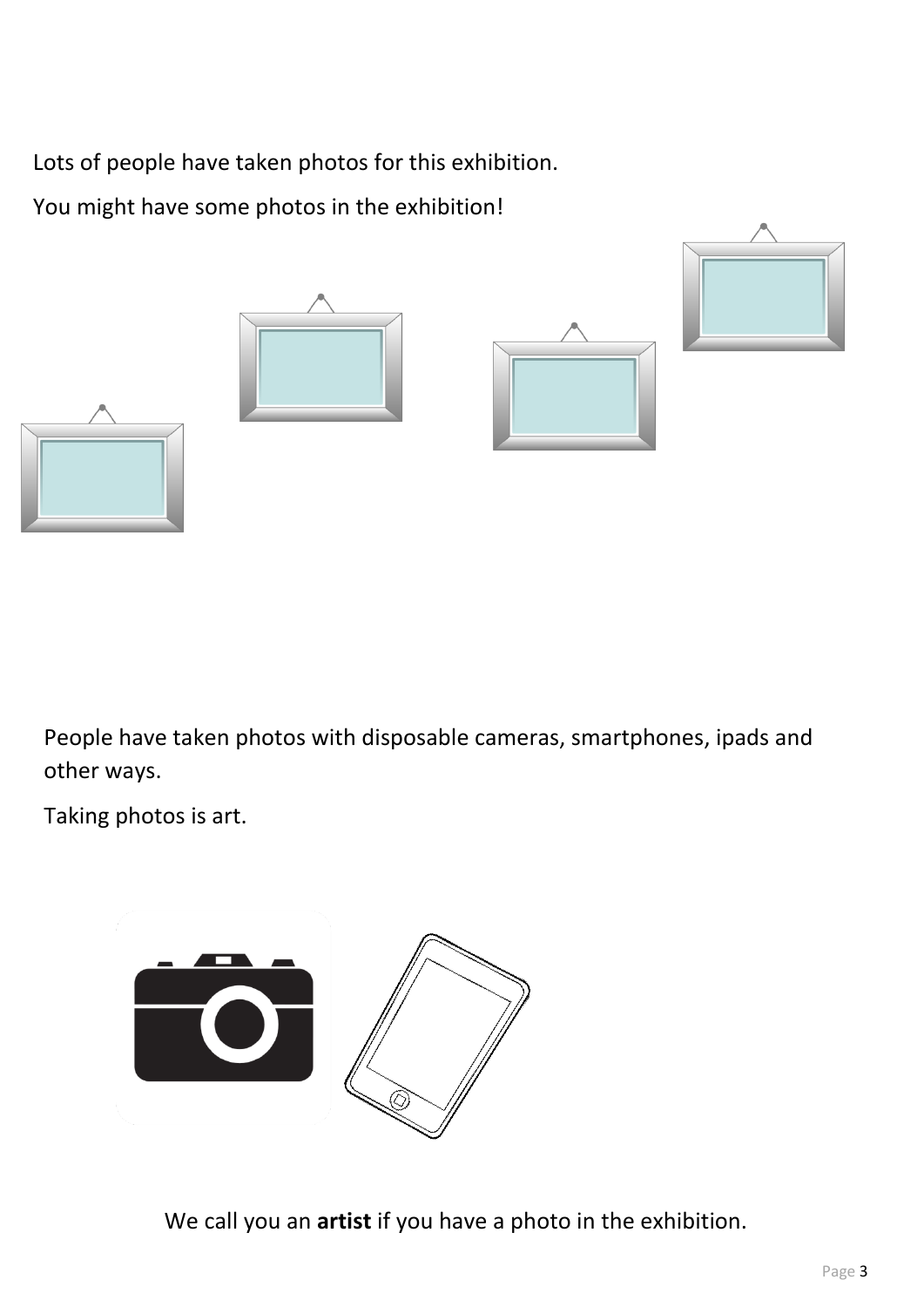BAASS is having two exhibition openings.

An exhibition opening is when an exhibition starts.



Exhibition openings are special occasions when someone might talk a little bit about the exhibition.

It is the first time for people to see the exhibition.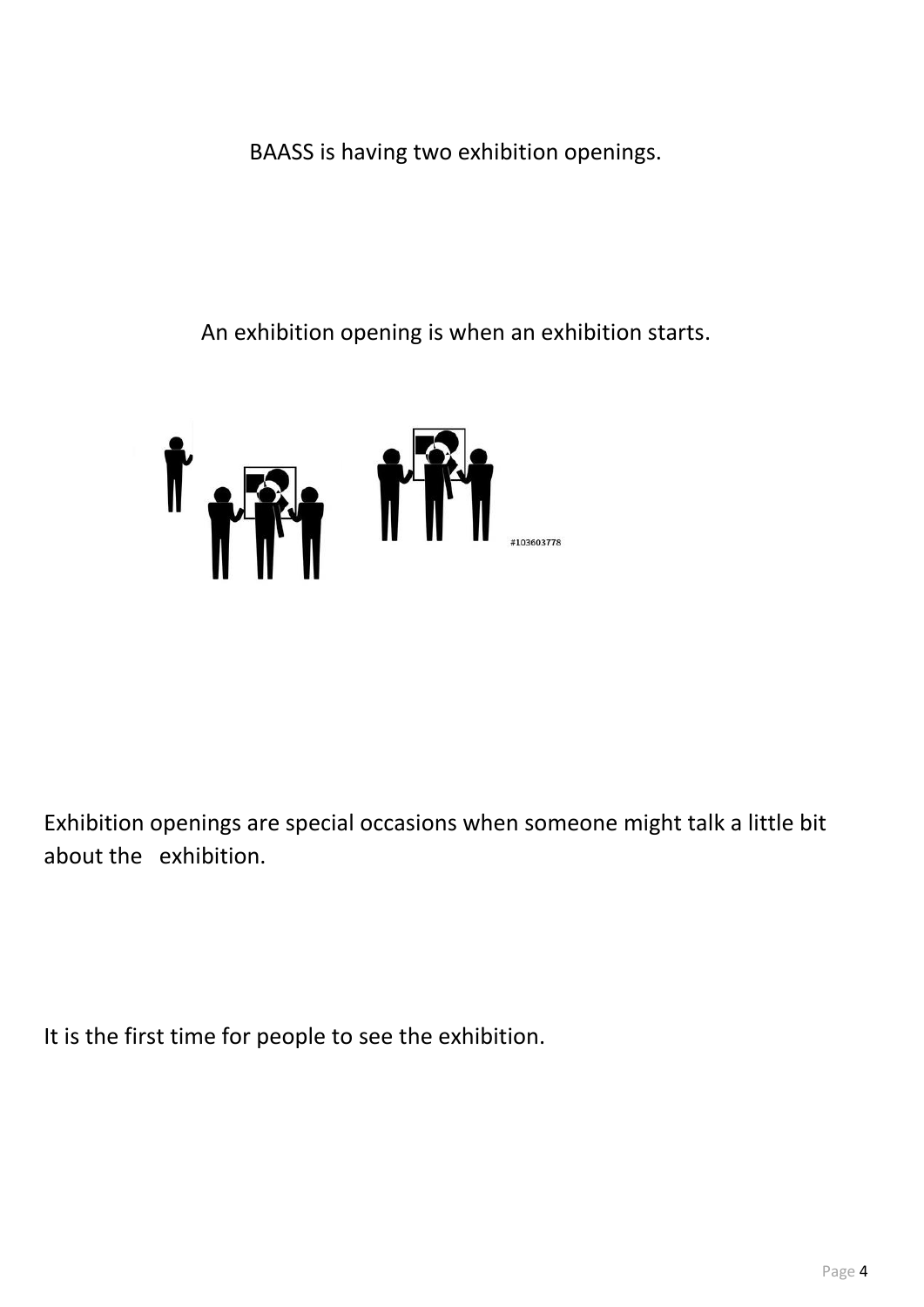BAASS is having a private exhibition opening for the artists (people who took the photos)

This opening is just for the artists and some of their family or people who are important to them.



BAASS is also having a public exhibition opening when anyone can come to see the exhibition opening.

The public opening might be busy and noisy with more people.

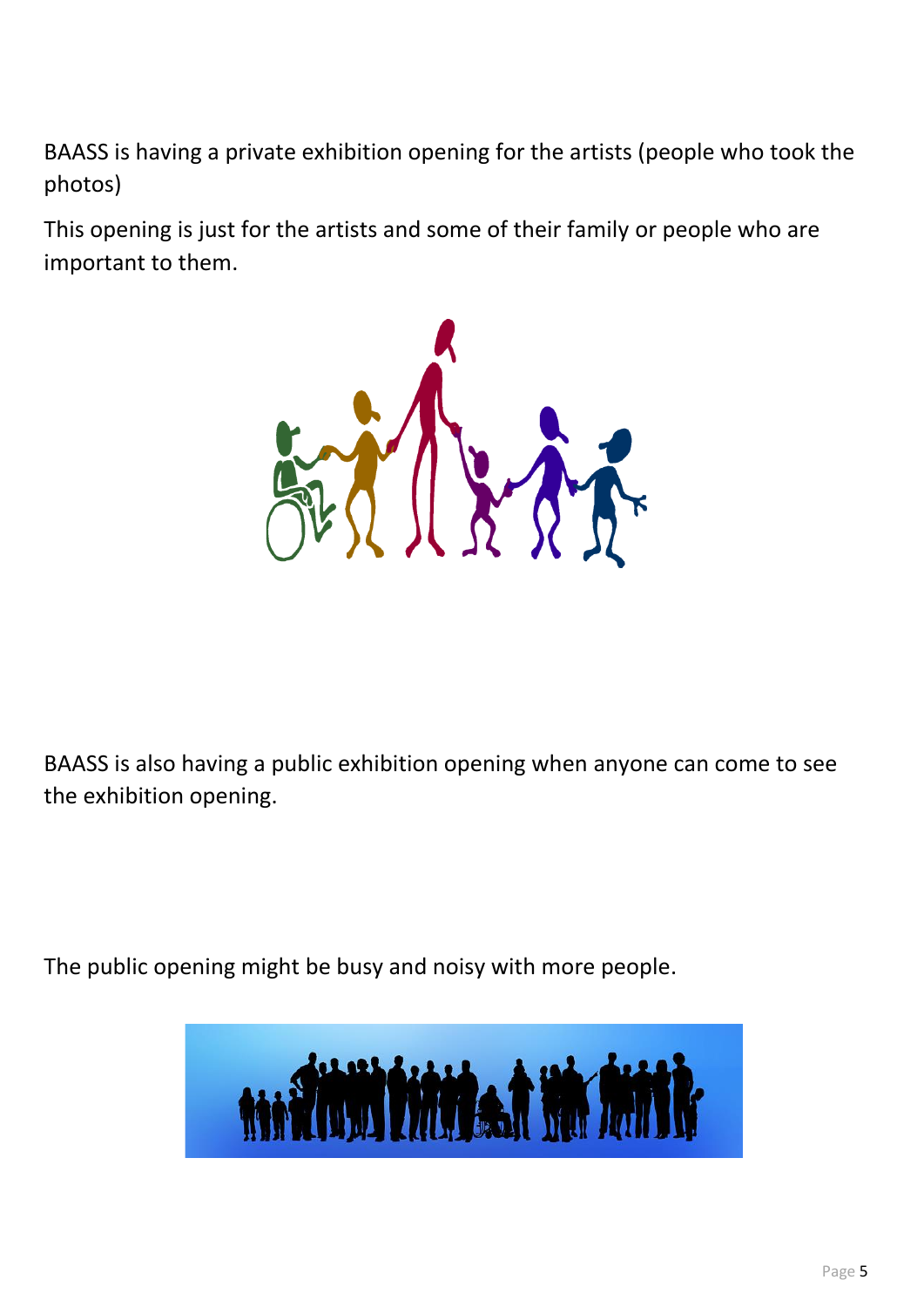There is a wonderful person speaking at the openings of the BAASS exhibition.

This is Jeanette.

Jeanette will talk for a few minutes about the exhibition at the opening.



Jeanette is a very wonderful person and has written books, talks at events and also has a black cat named Mr. Kitty.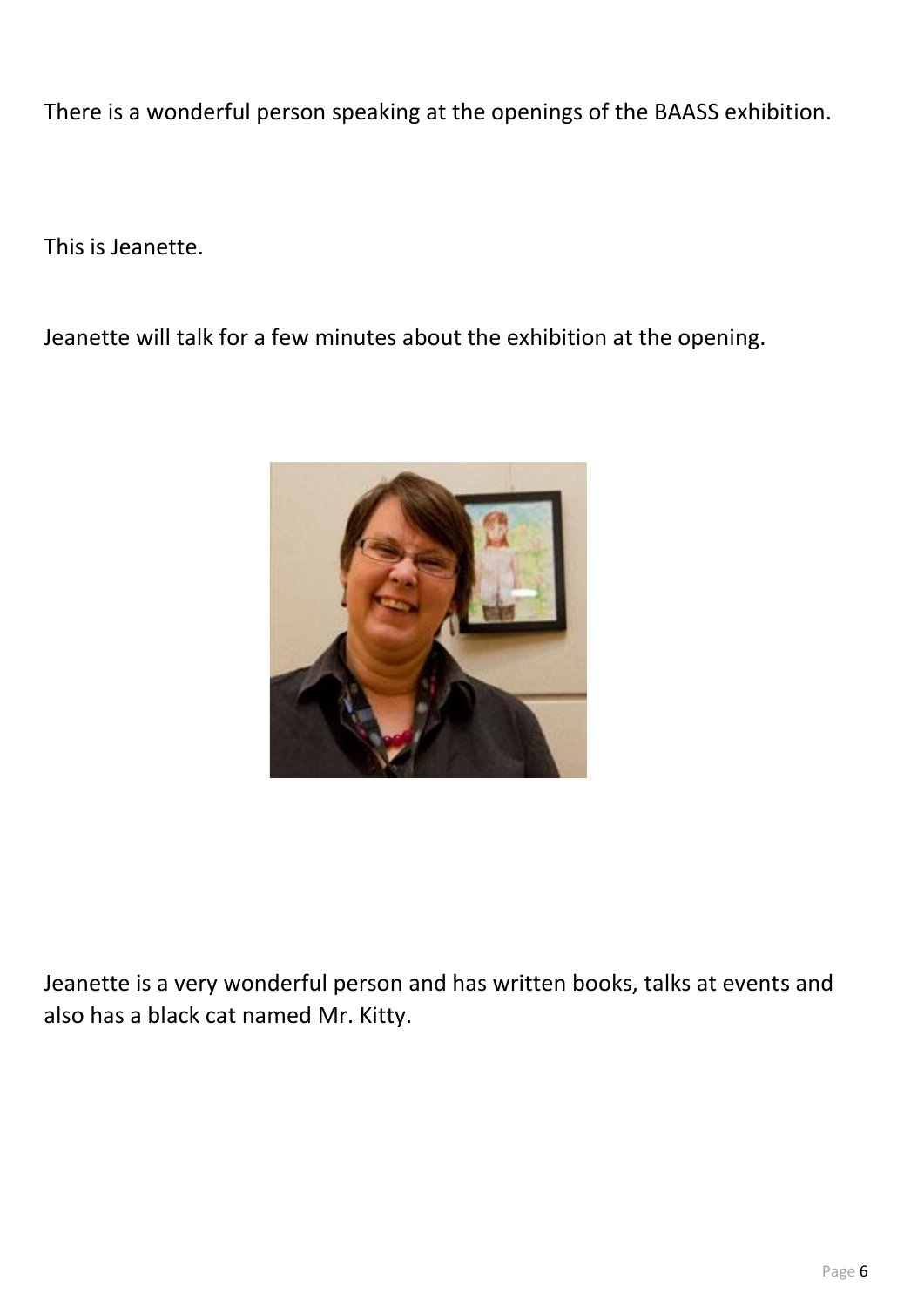At the exhibition openings, there

will be snacks and drinks in the kitchen.

Snacks will be gluten free, nut free and vegetarian.



There will be tea and coffee and juice.



#### **Please do not eat or drink in the exhibition spaces.**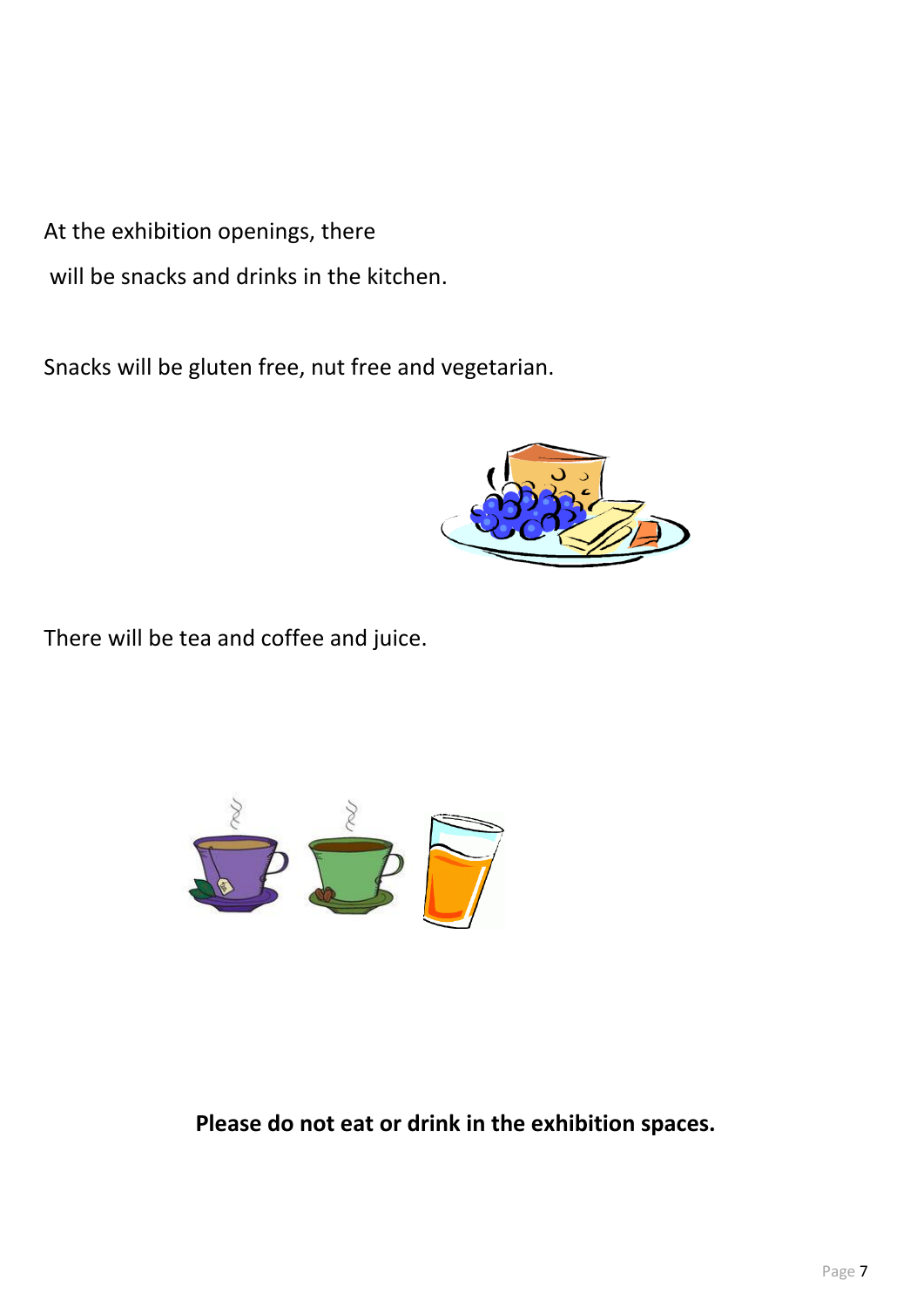The framed photos in the exhibition, will be gifted to the artists, after the exhibition.



There will also be a book of all of the photos from the exhibition. Two copies will be at the exhibition for you to lkook at.

Anyone can order copies of the photos and the book.



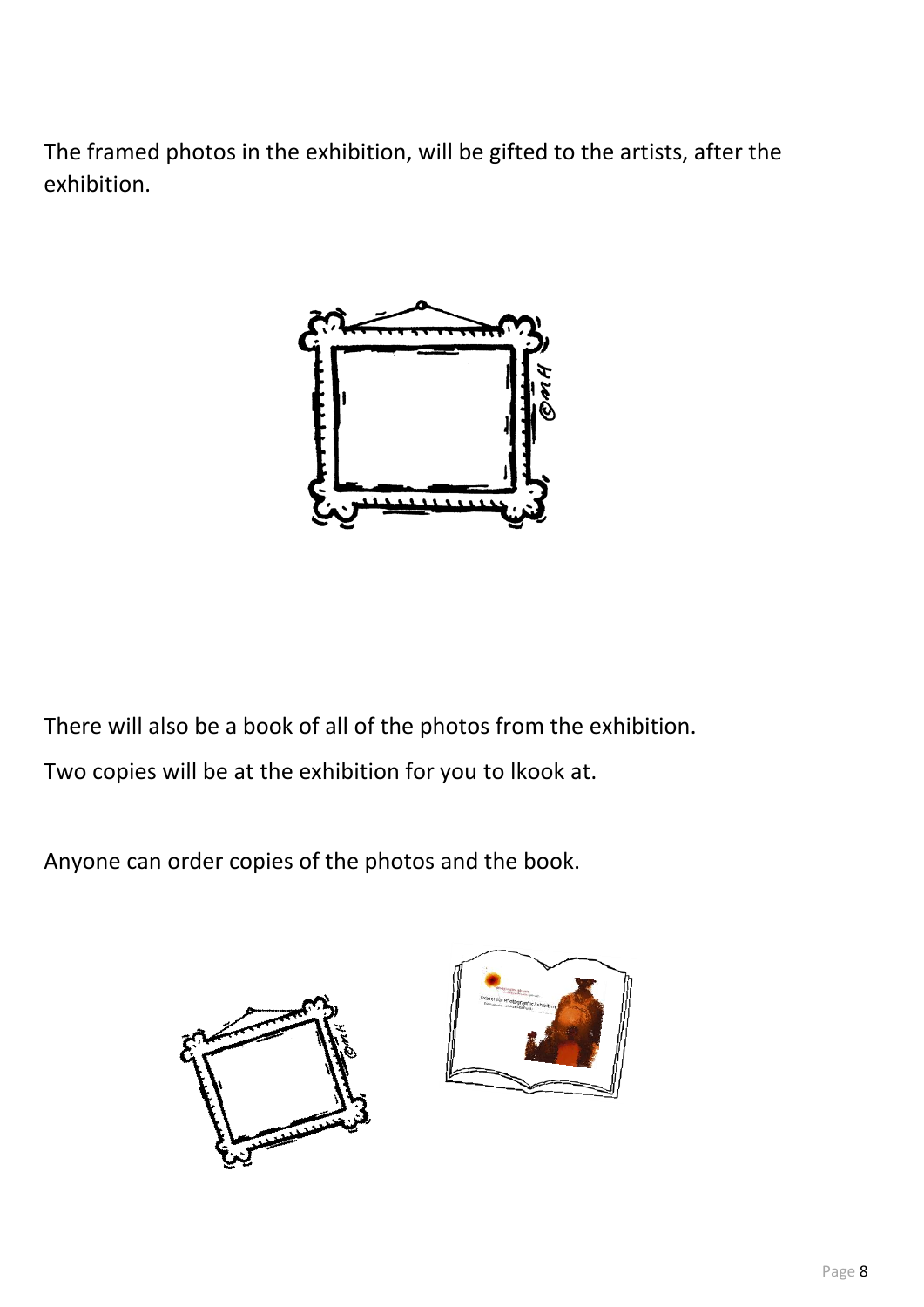There will be an order list and someone will place your order.

Images cost \$25 each

Books cost: \$35 each



You must pay a cash deposit to order an image or book.



Images: \$10 deposit, per image, at time of order Books: \$11 deposit, per book, at time of order

Framing of any images is an additional cost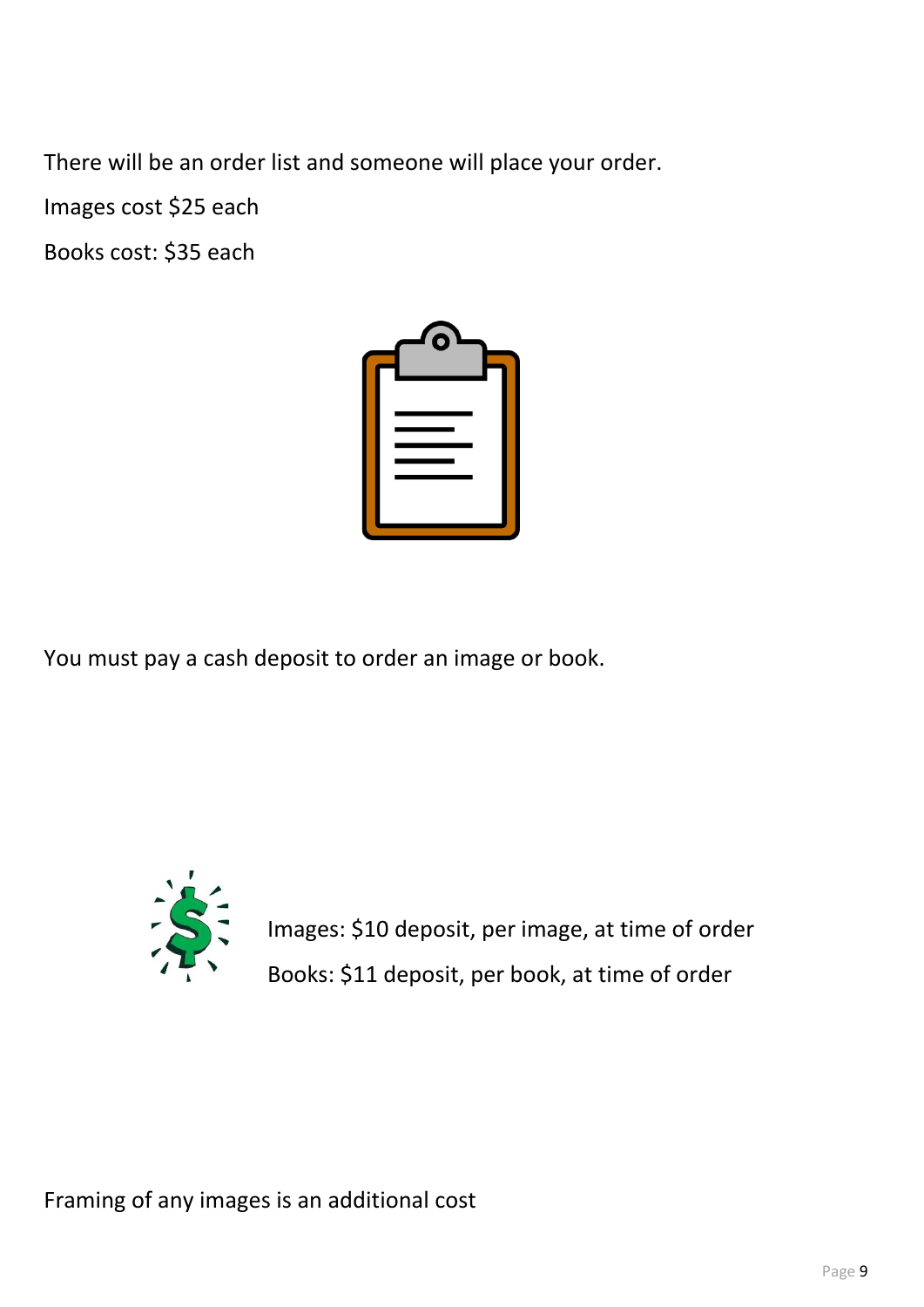The exhibition is open every day for eleven days.



The exhibition is open to visit, each day from Sunday 24th September 2017 **10am until 4pm**

Anyone can visit the exhibition during the 11 days



The last day of the exhibition is Tuesday 3<sup>rd</sup> October, closing at 4pm.

We are so excited about this exhibition and can't wait to see you there!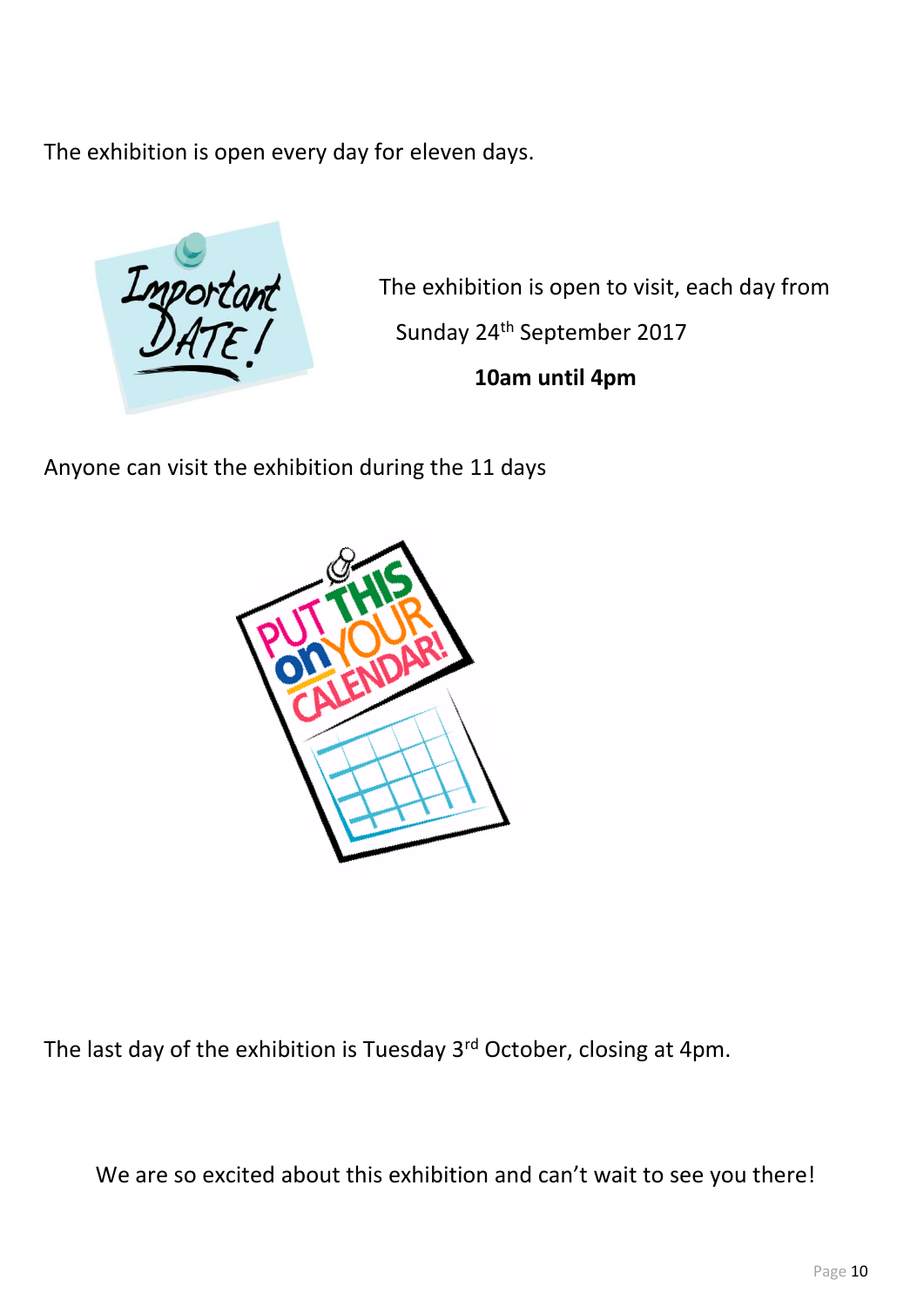*Thank you*

**BAASS Co-Convenors with to thank the artists and their loved ones, for your participation in this wonderful exhibition.**

**Thank you also, to our supporters and to everyone showing their support by visiting and purchasing from our exhibition.**

We also extend heartfelt gratitude to our own families, who have supported us through the many hours of preparation in bringing this exhibition to our amazing community.

Beck, Susanna and Tony